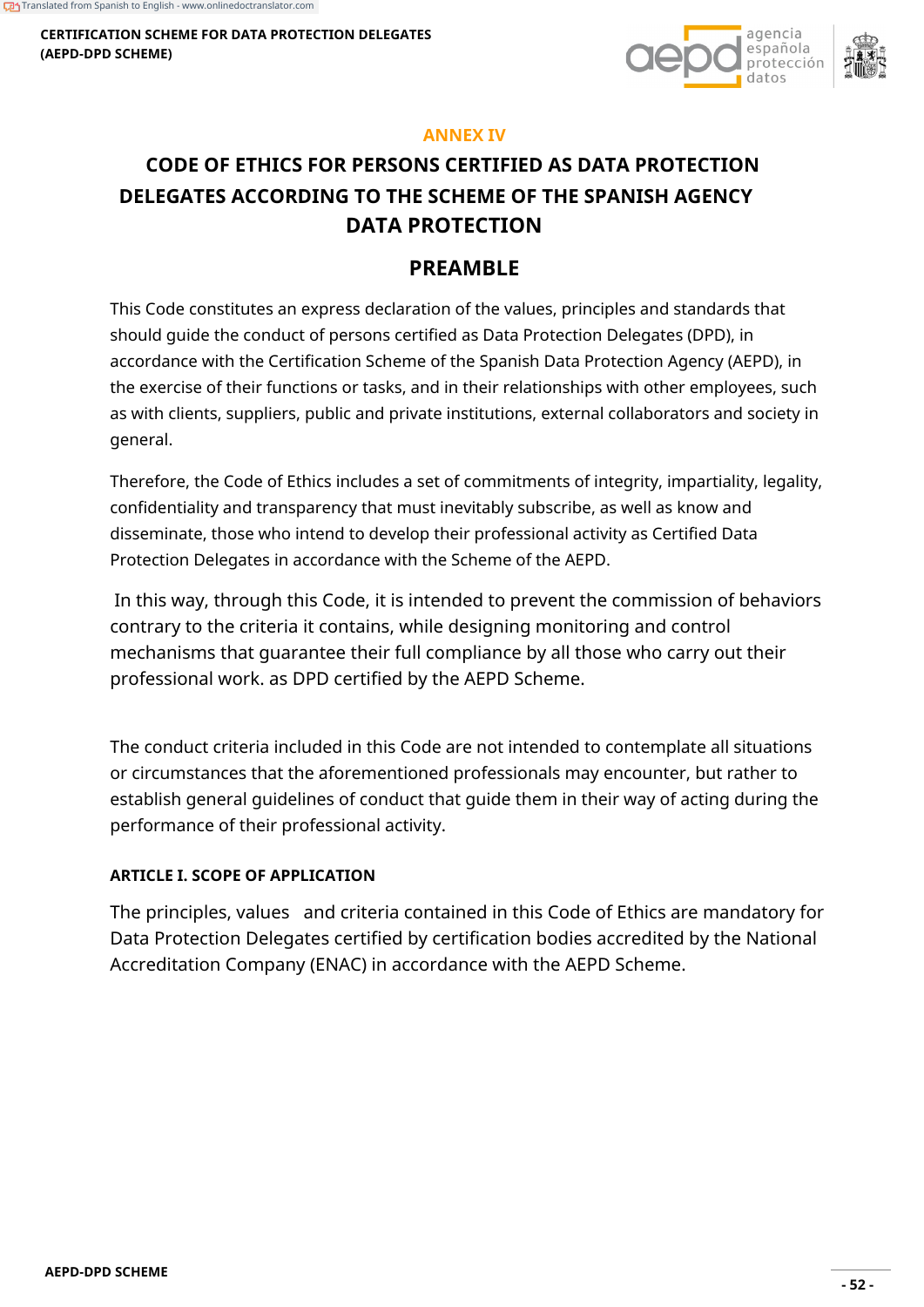

# **ARTICLE II. GENERAL PRINCIPLES**

The DPDs certified in their professional activity in accordance with the AEPD scheme will carry out all their actions subject to the following principles:

**Legality and integrity,** Strictly complying with current legislation, in particular that referring to the provision of the service, in order to prevent any illegal activity from being carried out.

**Professionalism,** performing their duties with due diligence and professional rigor, and keeping their professional capacity and personal training permanently updated; They must behave before people, companies, entities and clients in a scrupulously loyal manner and independent of the limitations of any nature that may influence their own work and that of the staff for whom, eventually, they are responsible.

**Responsibility** in the development of their professional and personal activity, assuming only those activities that they reasonably expect to complete with the necessary skills, knowledge and competencies.

**Impartiality,** acting objectively without accepting the influence of conflicts of interest or other circumstances that could question the professional integrity and that of the organization to which it belongs.

**Transparency,** informing all interested parties in a clear, precise and sufficient manner of all the aspects that come together in the professional practice, as long as they are not subject to the confidentiality regime, in which case they will be reserved and cannot be disclosed.

**Confidentiality,** respecting and keeping the necessary protection and reservation of the information to which it may have access due to professional activity, safeguarding the rights of all interested parties to their privacy. Such information should not be used for personal gain or disclosed to inappropriate parties.

### **ARTICLE III. RELATIONS WITH THE ORGANIZATION STAFF**

In its relations with the rest of the employees, managers and collaborators of the organization, the Data Protection Delegate: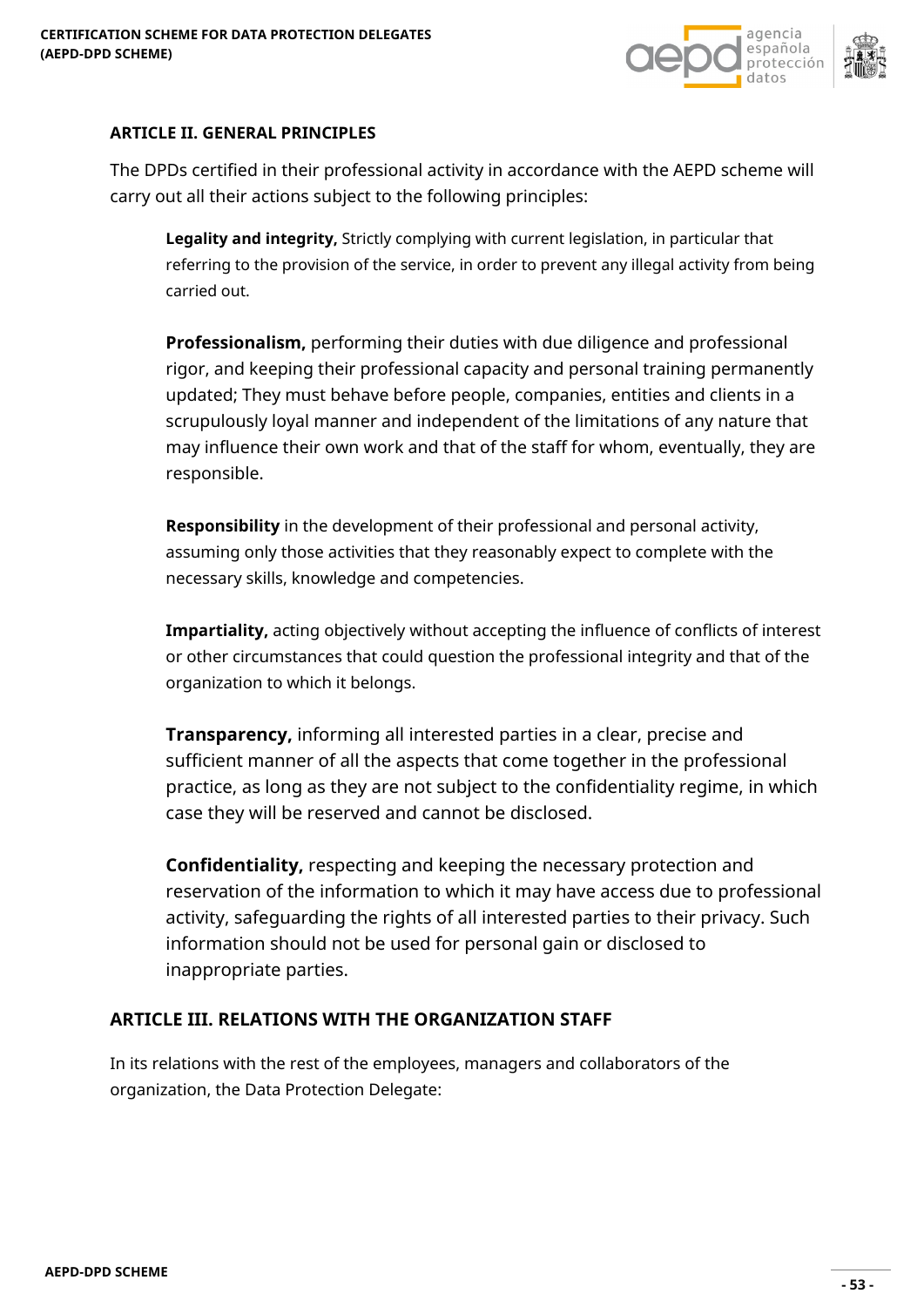



You must treat the other employees or managers of your organization fairly and respectfully.

They will assume responsibility for their actions and that of their collaborators, promoting their professional development through motivation, training and communication. In any case, the relationship with collaborators must be governed by mutual respect and quality in management.

You must reject any manifestation of physical, psychological, moral harassment or abuse of authority, as well as any other conduct contrary to creating a pleasant, healthy and safe work environment.

He will ensure that the personnel under his charge do not carry out illegal activities or conduct contrary to this Code of Ethics.

It will always provide all the information necessary for the proper monitoring of the activity, without hiding errors or non-compliances, and trying to correct any deficiencies that are detected.

### **ARTICLE IV. RELATIONSHIPS WITH EXTERNAL COLLABORATORS AND SUPPLIERS**

In its relations with external collaborators and suppliers, the Data Protection Delegate:

Establish relationships based on trust, respect, transparency and mutual benefit.

It will act with impartiality and objectivity in the selection processes of this personnel, applying criteria of competence, quality and cost, avoiding at all times the collision of interests. The contracting of services or the purchase of goods must be carried out with total independence of decision and regardless of any personal, family or economic relationship, which may cast doubt on the criteria followed in the selection.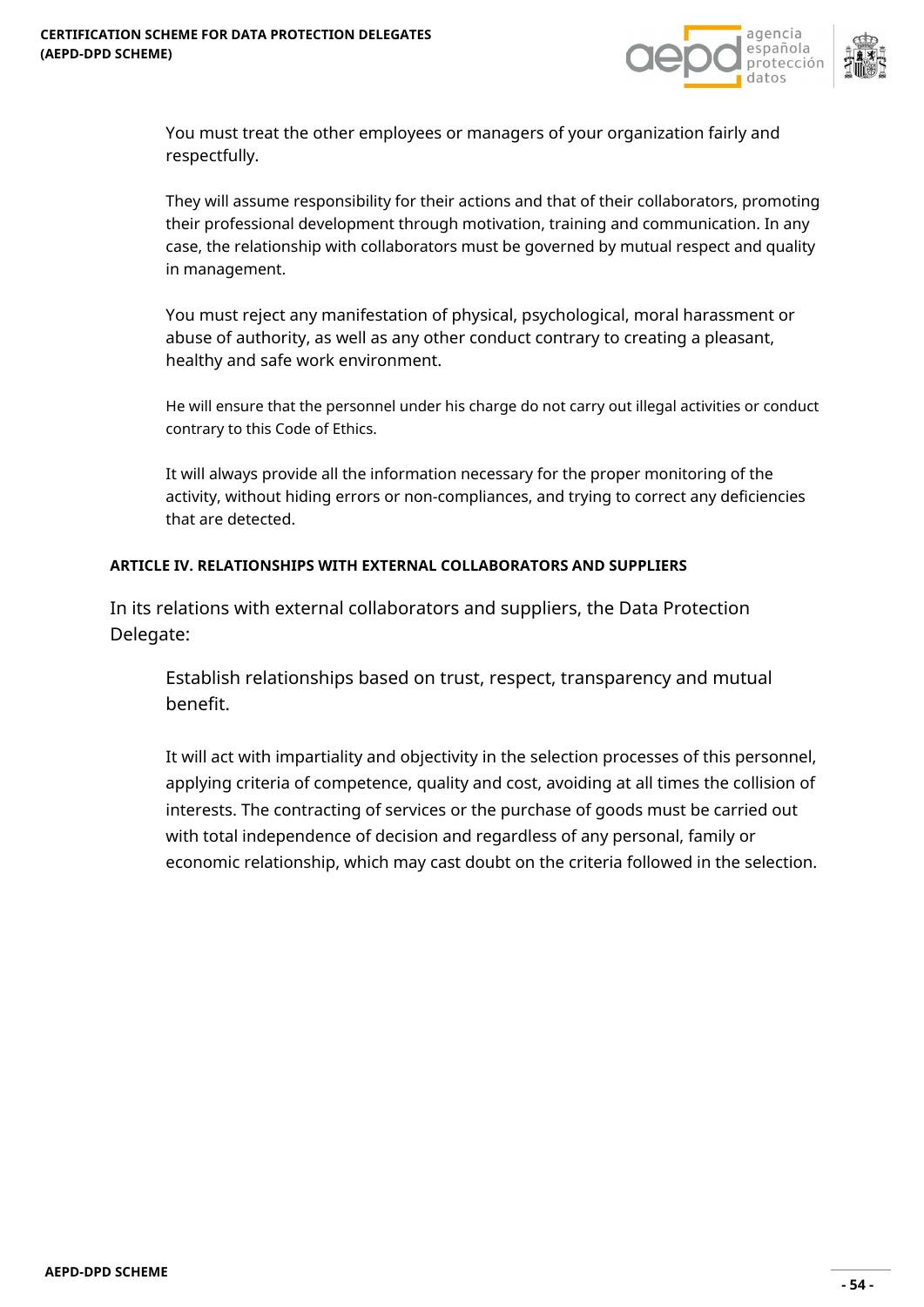

## **ARTICLE V. RELATIONS WITH CLIENTS**

In its relations with clients, the Data Protection Officer:

It will make known the content of this code of ethics.

It will act in an upright and professional manner, aiming to achieve a high level of quality in the provision of its services, seeking the long-term development of relationships based on trust and mutual respect.

They will always safeguard independence, avoiding that their professional performance is influenced by economic, family and friendship ties with clients, or their professional relationships outside the scope of activity as DPD, not having to accept fees, gifts or favors of any nature from part of these or their representatives.

You will not make or accept, directly or indirectly, any payment or service of more value other than that freely agreed with your employer.

He will inform the client of any conflict of interest that may exist in his professional service related to the certification, before assuming a professional assignment.

It will not carry out any promotional activity (advertising, informative material, or other) that may induce clients to misinterpret the meaning of the certifications under the AEPD Scheme, or to expectations that do not respond to the real situation.

It will provide clients with a form to formalize any complaint related to the services provided, which will be sent both to the certified person or organization affected by the complaint, as well as to the Certification Entity.

# **ARTICLE VI. COLLABORATION WITH CERTIFICATION BODIES**

The DPDs will cooperate fully with any formal investigation into violations of this code initiated by the Certification Entities or to resolve specific cases of claims and / or complaints.

To this end, they must keep a record of all claims filed against them, for the activity carried out within the scope of validity of the certification and allow the Certification Entity access to these records. Within ten days of receiving the claim, they must send a written communication and a copy of the claim to the Certification Entity.